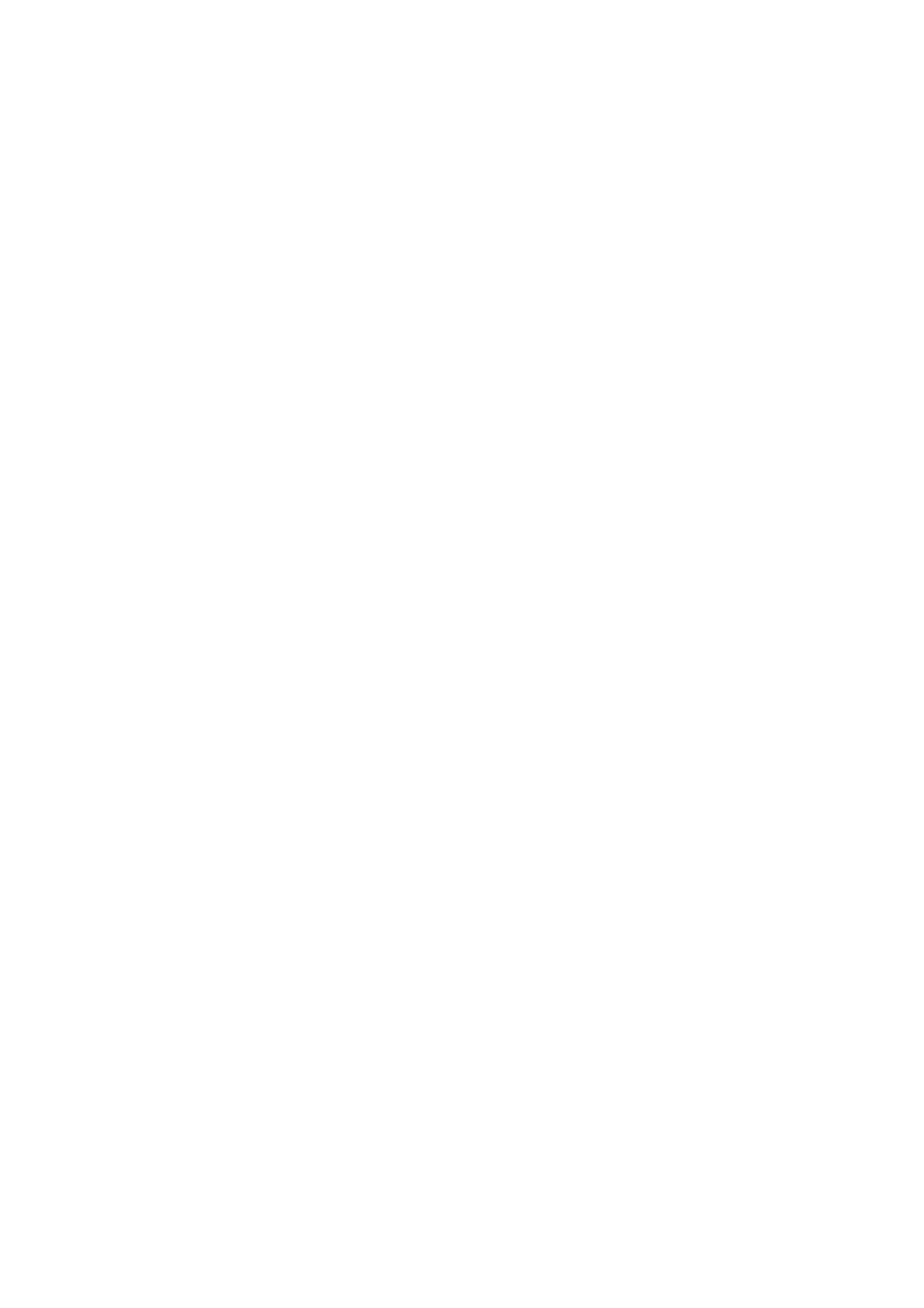# **Tighter constraints of multiqubit entanglement for negativity**

Long-Mei Yang<sup>1</sup>, Bin Chen<sup>2</sup>,\* Shao-Ming Fei<sup>1,3</sup>, and Zhi-Xi Wang<sup>1†</sup>

<sup>1</sup>*School of Mathematical Sciences, Capital Normal University, Beijing 100048, China*

<sup>2</sup>*School of Mathematical Sciences, Tianjin Normal University, Tianjin 300387, China*

<sup>3</sup>*Max-Planck-Institute for Mathematics in the Sciences, 04103 Leipzig, Germany*

We provide a characterization of multiqubit entanglement monogamy and polygamy constraints in terms of negativity. Using the square of convex-roof extended negativity (SCREN) and the Hamming weight of the binary vector related with the distribution of subsystems proposed in [Phys. Rev. A 97,012334], we provide a new class of monogamy inequalities of multiqubit entanglement based on the *α*th power of SCREN for  $\alpha \geq 1$ , and polygamy inequalities for  $0 \leq \alpha \leq 1$  in terms of squared convex-roof extended negativity of assistance (SCRENoA). For the case  $\alpha < 0$ , we give the corresponding polygamy and monogamy relations for SCREN and SCRENoA, respectively. We also show that these new inequalities give rise to tighter constraints than the existing ones.

## **I. INTRODUCTION**

Quantum entanglement [1–6] is one of the most intrinsic feature of quantum mechanics, which distinguishes the quantum from the classical world. A distinct property of quantum entanglement is that a quantum system entangled with one of the other systems limits its shareability with the remaining ones, known as the monogamy of entanglement (MoE) [7, 8]. Being a useful resource, MoE plays a significant role in many quantum information and communication processing tasks such as the security proof in quantum cryptographic scheme [9].

For a given tripartite quantum state  $\rho_{ABC}$ , MoE can be characterized in a quantitative way known as monogamy inequality,

$$
E(\rho_{ABC}) \ge E(\rho_{AB}) + E(\rho_{AC}), \tag{1}
$$

where  $\rho_{AB} = \text{tr}_C(\rho_{ABC})$  and  $\rho_{AC} = \text{tr}_B(\rho_{ABC})$  are the reduced density matrices. In Ref. [10], Coffman-Kundu-Wootters (CKW) established the first monogamy inequality based on the bipartite entanglement measure defined by tangle. Later, Osborne *et al.* generalize the three-qubit CKW inequality to arbitrary multiqubit systems [11]. Monogamy inequalities in higher-dimensional quantum systems also have been deeply investigated by use of various bipartite entanglement measures [12–15].

The assisted entanglement is a dual amount to bipartite entanglement measures, which accordingly has a dually monogamous property in multipartite quantum systems. This dually monogamous property gives rise to a dual monogamy inequality known as polygamy inequality [16, 17]. For a tripartite state  $\rho_{ABC}$ , one has

$$
\tau^{a}(\rho_{A|BC}) \leq \tau^{a}(\rho_{AB}) + \tau^{a}(\rho_{AC}), \tag{2}
$$

where  $\tau^a(\rho_{A|BC})$  is the tangle of assistance.

In Ref. [14, 18], the authors generalized the inequality (2) to the cases of multiqubit quantum systems and some class of higher-dimensional quantum systems. By using the entanglement of assistance, a general polygamy inequality of multipartite entanglement in arbitrary dimensional quantum systems has been also established [19, 20].

Recently, based on the *α*th power of entanglement measures, many generalized classes of monogamy inequalities were proposed [21–25]. In Ref. [26], Kim investigated multiqubit entanglement constraints related to the negativity. By using the *α*th power of squared convex-roof extended negativity (SCREN) and the squared convex-roof extended negativity of assistance (SCRENoA) for  $\alpha \geq 1$  and  $0 \leq \alpha \leq 1$ , respectively, both monogamy and polygamy inequalities were established. These inequalities involve the notion of Hamming weight of the binary vector related to the distribution of subsystems, and were shown to be tighter than the previous ones.

In this paper, we show that both the monogamy inequalities with  $\alpha \geq 1$  and polygamy inequalities with  $0 \leq \alpha \leq 1$  given in Ref. [26] can be further improved to be tighter. Even for the case of  $\alpha < 0$ , we can also provide tight constraints in terms of SCREN and SCRENoA. Thus a complete characterization for the full range of the power  $\alpha$  is given. These tighter constraints of multiqubit entanglement give rise to finer characterizations of the entanglement distributions among the multiqubit systems.

#### **II. PRELIMINARIES**

We first consider the monogamy inequalities and polygamy inequalities related to the negativity. The tangle of a bipartite pure states  $|\psi\rangle_{AB}$  is defined as [10]

$$
\tau(|\psi\rangle_{A|B}) = 2(1 - \text{tr}\rho_A^2) \tag{3}
$$

where  $\rho_A = \text{tr}_B |\psi\rangle_{AB} \langle \psi|$ . The tangle of a bipartite mixed state  $\rho_{AB}$  is defined as

$$
\tau(\rho_{A|B}) = \left[\min_{\{p_k, |\psi_k\rangle\}} \sum_k p_k \sqrt{\tau(|\psi_k\rangle_{A|B})}\right]^2, \qquad (4)
$$

*<sup>∗</sup>*Corresponding author: chenbin5134@163.com

*<sup>†</sup>*Corresponding author: wangzhx@cnu.edu.cn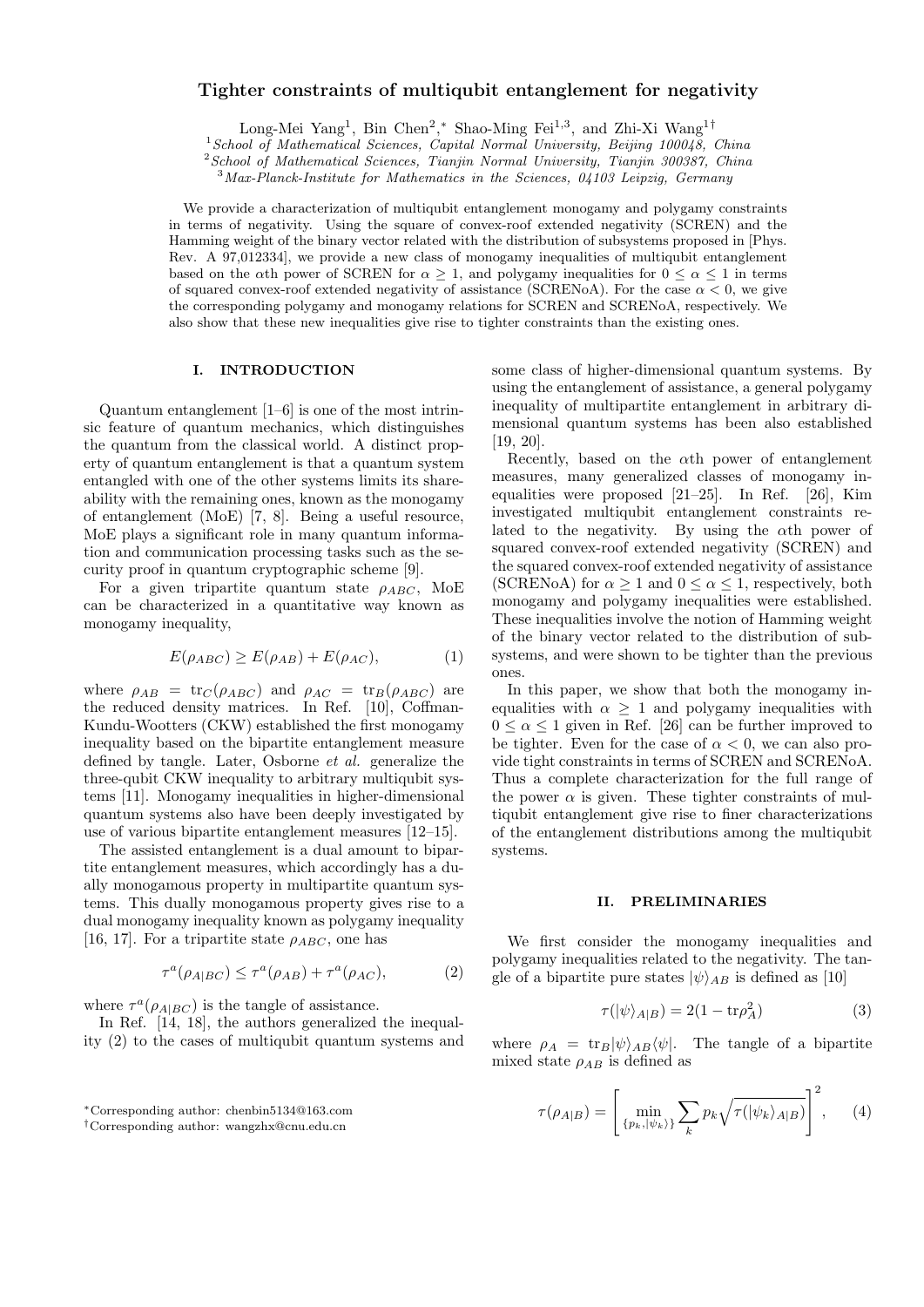and the tangle of assistance (ToA) of  $\rho_{AB}$  is defined as

$$
\tau^{a}(\rho_{A|B}) = \left[\max_{\{p_k, |\psi_k\rangle\}} \sum_{k} p_k \sqrt{\tau(|\psi_k\rangle_{A|B})}\right]^2, \quad (5)
$$

where the minimization in  $(4)$  and the maximum in  $(5)$ are taken over all possible pure state decompositions of  $\rho_{AB} = \sum$  $\sum_{k} p_k |\psi_k\rangle_{AB} \langle \psi_k|.$ 

For any bipartite quantum state  $\rho_{AB}$ , the negativity is defined as [26, 27],  $\mathcal{N}(\rho_{A|B}) = ||\rho_{AB}^{T_B}||_1 - 1$ , where  $\rho_{AB}^{T_B}$  is the partial transposition of  $\rho_{AB}$ , and  $\|\cdot\|_1$  is the trace norm. Then the notion of tangle and ToA for two-qubit state  $\rho_{AB}$  in (4) and (5) can be rewritten as [26]

$$
\tau(\rho_{A|B}) = \left[\min_{\{p_k, |\psi_k\rangle\}} \sum_k p_k \mathcal{N}(|\psi_k\rangle_{A|B})\right]^2 \tag{6}
$$

and

$$
\tau^{a}(\rho_{A|B}) = \left[\max_{\{p_k, |\psi_k\rangle\}} \sum_{k} p_k \mathcal{N}(|\psi_k\rangle_{A|B})\right]^2, \quad (7)
$$

respectively, due to the fact that  $\mathcal{N}^2(|\psi\rangle_{A|B}) = 4\lambda_1\lambda_2 =$ *τ* ( $|\psi\rangle_{AB}$ *) for any bipartite pure state*  $|\psi\rangle_{AB}$  *with*  $\mathrm{Schmidt\text{-}rank}\ 2,\, |\psi\rangle_{AB}=\sqrt{\lambda_1}|e_0\rangle_A\otimes|f_0\rangle_B+\sqrt{\lambda_2}|e_1\rangle_A\otimes$  $|f_1\rangle_B$ .

For higher-dimensional quantum systems, a rather natural generalization of two-qubit tangle is proposed, known as SCREN,

$$
\mathcal{N}_{sc}(\rho_{A|B}) = \left[\min_{\{p_k, |\psi_k\rangle\}} \sum_k p_k \mathcal{N}(|\psi_k\rangle_{A|B})\right]^2.
$$
 (8)

The dual quantity to SCREN can also be defined as

$$
\mathcal{N}_{sc}^{a}(\rho_{A|B}) = \left[\max_{\{p_k, |\psi_k\rangle\}} \sum_{k} p_k \mathcal{N}(|\psi_k\rangle_{A|B})\right]^2, \quad (9)
$$

which is called the SCREN of assistance (SCRENoA). Then the tangle-based multiqubit monogamy and polygamy inequalities become as

$$
\mathcal{N}_{sc}(|\psi\rangle_{A_1|A_2\cdots A_n}) \ge \sum_{j=2}^n \mathcal{N}_{sc}(\rho_{A_1|A_j}),\tag{10}
$$

and

$$
\mathcal{N}_{sc}^{a}(|\psi\rangle_{A_1|A_2\cdots A_n}) \leq \sum_{j=2}^{n} \mathcal{N}_{sc}^{a}(\rho_{A_1|A_j}), \qquad (11)
$$

where  $\rho_{A_1|A_j}$  is two-qubit reduced density matrices  $\rho_{A_1A_j}$ of subsystems  $A_1A_j$  for  $j = 2, 3, \ldots, n$  [26].

Recently, Kim provide a class of monogamy and polygamy inequalities of multiqubit entanglement by use of powered SCREN and the Hamming weight of the binary vector related with the distribution of subsystems

[26]. For any non-negative integer *j* and its binary ex $p$ ansion  $j = \sum_{i=1}^{n-1}$  $\sum_{i=0}^{n} j_i 2^i$ , where  $\log_2^j < n$  and  $j_i \in \{0, 1\}$  for  $i = 0, 1, \ldots, n-1$ , one can define a binary vector  $\vec{j}$  as  $\vec{j} = \{j_0, j_1, \ldots, j_{n-1}\}.$  The number of 1's in its coordinates is denoted as  $\omega_H(\vec{j})$ , called the Hamming weight of  $\vec{j}$  [28]. Based on these notions, Kim proposed tight constraints of multiqubit entanglement as follows [26]:

$$
[\mathcal{N}_{sc}(|\psi\rangle_{A|B_0B_1\cdots B_{N-1}})]^{\alpha} \ge \sum_{j=0}^{N-1} \alpha^{\omega_H(\vec{j})} [\mathcal{N}_{sc}(\rho_{A|B_j})]^{\alpha},\tag{12}
$$

for  $\alpha \geq 1$ , and

$$
[\mathcal{N}_{sc}^{a}(|\psi\rangle_{A|B_0B_1\cdots B_{N-1}})]^{\alpha} \leq \sum_{j=0}^{N-1} \alpha^{\omega_H(\vec{j})} [\mathcal{N}_{sc}^{a}(\rho_{A|B_j})]^{\alpha},\tag{13}
$$

for  $0 \le \alpha \le 1$ . Inequalities (12) and (13) are then further written as:

$$
[\mathcal{N}_{sc}(|\psi\rangle_{A|B_0B_1\cdots B_{N-1}})]^{\alpha} \ge \sum_{j=0}^{N-1} \alpha^j [\mathcal{N}_{sc}(\rho_{A|B_j})]^{\alpha}, \quad (14)
$$

for  $\alpha \geq 1$ , and

$$
[\mathcal{N}_{sc}^{a}(|\psi\rangle_{A|B_0B_1\cdots B_{N-1}})]^{\alpha} \le \sum_{j=0}^{N-1} \alpha^j [\mathcal{N}_{sc}^{a}(\rho_{A|B_j})]^{\alpha}, \quad (15)
$$

for  $0 \leq \alpha \leq 1$ .

However, these inequalities can be further improved to be much tighter under certain conditions, thus providing tighter constraints of multiqubit entanglement.

#### **III. TIGHTER CONSTRAINTS FOR SCREN**

In this section, we first provide a tighter monogamy inequality related to the  $\alpha$ <sup>th</sup> power of SCREN for  $\alpha \geq 1$ . For  $\alpha < 0$ , a polygamy inequality is also proposed. We need the following lemma.

**Lemma 1.** *[29] Suppose k is a real number satisfying*  $0 < k \leq 1$ , then for any  $0 \leq x \leq k$ , we have

$$
(1+x)^{\alpha} \ge 1 + \frac{(1+k)^{\alpha} - 1}{k^{\alpha}} x^{\alpha},
$$
 (16)

*for*  $\alpha > 1$ *.* 

We have the following Theorem.

**Theorem 1.** *For*  $\alpha \geq 1$  *and any multiqubit pure state*  $|\psi\rangle_{AB_0\cdots B_{N-1}}$ , *If the N-qubit subsystems*  $B_0, \ldots, B_{N-1}$ *satisfy the following condition*

$$
k\mathcal{N}_{sc}(\rho_{A|B_j}) \ge \mathcal{N}_{sc}(\rho_{A|B_{j+1}}) \ge 0,
$$
\n(17)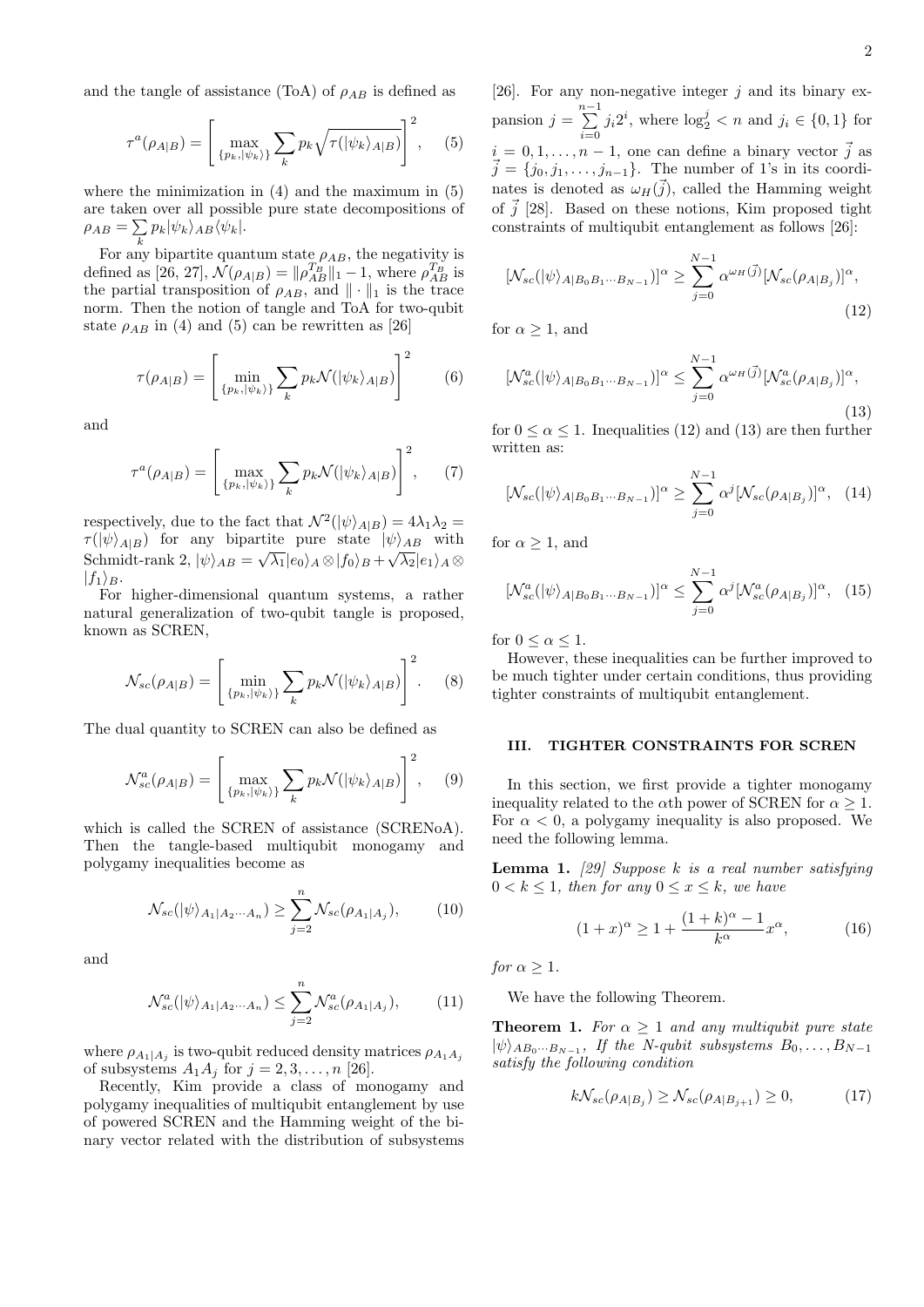*where*  $j = 0, 1, \ldots, N - 2$  *and*  $0 < k \leq 1$ *, then we have* 

$$
[\mathcal{N}_{sc}(|\psi\rangle_{A|B_0B_1\cdots B_{N-1}})]^{\alpha}
$$
  
\n
$$
\geq \sum_{j=0}^{N-1} \left(\frac{(1+k)^{\alpha}-1}{k^{\alpha}}\right)^{\omega_H(\vec{j})} [\mathcal{N}_{sc}(\rho_{A|B_j})]^{\alpha}.
$$
 (18)

**Proof**: Similar to the proof in [26], from Eq. (10), we only need to prove

$$
\begin{aligned}\n&\left[\sum_{j=0}^{N-1} \mathcal{N}_{sc}(\rho_{A|B_j})\right]^{\alpha} \\
&\geq \sum_{j=0}^{N-1} \left(\frac{(1+k)^{\alpha}-1}{k^{\alpha}}\right)^{\omega_H(\vec{j})} [\mathcal{N}_{sc}(\rho_{A|B_j})]^{\alpha}.\n\end{aligned} \tag{19}
$$

We first show that the inequality (19) holds for the case of  $N = 2^n$ . For  $n = 1$  and a three-qubit pure state  $|\psi\rangle_{AB_0B_1}$ , from (16) and (17), one has

$$
[\mathcal{N}_{sc}(\rho_{A|B_{0}}) + \mathcal{N}_{sc}(\rho_{A|B_{1}})]^{\alpha}
$$
  
\n
$$
= [\mathcal{N}_{sc}(\rho_{A|B_{0}})]^{\alpha} \left(1 + \frac{\mathcal{N}_{sc}(\rho_{A|B_{1}})}{\mathcal{N}_{sc}(\rho_{A|B_{0}})}\right)^{\alpha}
$$
  
\n
$$
\geq [\mathcal{N}_{sc}(\rho_{A|B_{0}})]^{\alpha} \left[1 + \frac{(1+k)^{\alpha} - 1}{k^{\alpha}} \left(\frac{\mathcal{N}_{sc}(\rho_{A|B_{1}})}{\mathcal{N}_{sc}(\rho_{A|B_{0}})}\right)^{\alpha}\right]
$$
  
\n
$$
= [\mathcal{N}_{sc}(\rho_{A|B_{0}})]^{\alpha} + \frac{(1+k)^{\alpha} - 1}{k^{\alpha}} [\mathcal{N}_{sc}(\rho_{A|B_{1}})]^{\alpha}, \tag{20}
$$

Thus,  $(19)$  holds for  $n = 1$ . Assume that inequality (19) holds for  $N = 2^{n-1}$  with  $n \geq 1$ . We consider the case of  $N = 2^n$ . For arbitrary  $(N + 1)$ -qubit pure state  $|\psi\rangle_{AB_0B_1\cdots B_{N-1}}$  and its two-qubit reduced density matri- $\cos \rho_{AB_j}, j = 0, 1, \ldots, N - 1$ , one has  $\mathcal{N}_{sc}(\rho_{A|B_{j+2^{n-1}}}) \leq$  $k^{2^{n-1}}\mathcal{N}_{sc}(\rho_{A|B_j})$  from (17). Then we find

$$
0 \le \frac{\sum_{j=2^{n-1}}^{2^n-1} \mathcal{N}_{sc}(\rho_{A|B_j})}{\sum_{j=0}^{2^{n-1}-1} \mathcal{N}_{sc}(\rho_{A|B_j})} \le k^{2^{n-1}} \le k,
$$

which implies that

$$
\left(1 + \frac{\sum_{j=2^{n-1}}^{2^{n-1}} N_{sc}(\rho_{A|B_j})}{\sum_{j=0}^{2^{n-1}-1} N_{sc}(\rho_{A|B_j})}\right)^{\alpha}
$$
\n
$$
\geq 1 + \frac{(1+k)^{\alpha} - 1}{k^{\alpha}} \left(\frac{\sum_{j=2^{n-1}}^{2^{n-1}} N_{sc}(\rho_{A|B_j})}{\sum_{j=0}^{2^{n-1}-1} N_{sc}(\rho_{A|B_j})}\right)^{\alpha}.
$$
\n(21)

Thus,

$$
\begin{split}\n\left(\sum_{j=0}^{N-1} \mathcal{N}(\rho_{A|B_j})\right)^{\alpha} &= \left(\sum_{j=0}^{2^{n-1}-1} \mathcal{N}_{sc}(\rho_{A|B_j}) + \sum_{j=2^{n-1}}^{2^{n}-1} \mathcal{N}_{sc}(\rho_{A|B_j})\right)^{\alpha} \\
&= \left(\sum_{j=0}^{2^{n-1}-1} \mathcal{N}_{sc}(\rho_{A|B_j})\right)^{\alpha} \left(1 + \frac{\sum_{j=2^{n-1}}^{2^{n}-1} \mathcal{N}_{sc}(\rho_{A|B_j})}{\sum_{j=0}^{2^{n}-1} \mathcal{N}_{sc}(\rho_{A|B_j})}\right)^{\alpha} \\
&\geq \left(\sum_{j=0}^{2^{n-1}-1} \mathcal{N}_{sc}(\rho_{A|B_j})\right)^{\alpha} \left[1 + \frac{(1+k)^{\alpha}-1}{k^{\alpha}} \left(\sum_{j=2^{n-1}-1}^{2^{n}-1} \mathcal{N}_{sc}(\rho_{A|B_j})\right)^{\alpha}\right] \\
&= \left(\sum_{j=0}^{2^{n-1}-1} \mathcal{N}_{sc}(\rho_{A|B_j})\right)^{\alpha} + \frac{(1+k)^{\alpha}-1}{k^{\alpha}} \left(\sum_{j=2^{n-1}}^{2^{n}-1} \mathcal{N}_{sc}(\rho_{A|B_j})\right)^{\alpha}.\n\end{split} \tag{22}
$$

Since we have assumed that

$$
\left(\sum_{j=0}^{2^{n-1}-1} \mathcal{N}_{sc}(\rho_{A|B_j})\right)^{\alpha} \ge
$$
  

$$
\sum_{j=0}^{2^{n-1}-1} \left(\frac{(1+k)^{\alpha}-1}{k^{\alpha}}\right)^{\omega_H(\vec{j})-1} [\mathcal{N}_{sc}(\rho_{A|B_j})]^{\alpha},
$$

by relabeling the subsystems, we can always have

$$
\left(\sum_{j=2^{n-1}}^{2^n-1} \mathcal{N}_{sc}(\rho_{A|B_j})\right)^{\alpha} \ge
$$
  

$$
\sum_{j=2^{n-1}}^{2^n-1} \left(\frac{(1+k)^{\alpha}-1}{k^{\alpha}}\right)^{\omega_H(\vec{j})-1} [\mathcal{N}_{sc}(\rho_{A|B_j})]^{\alpha}.
$$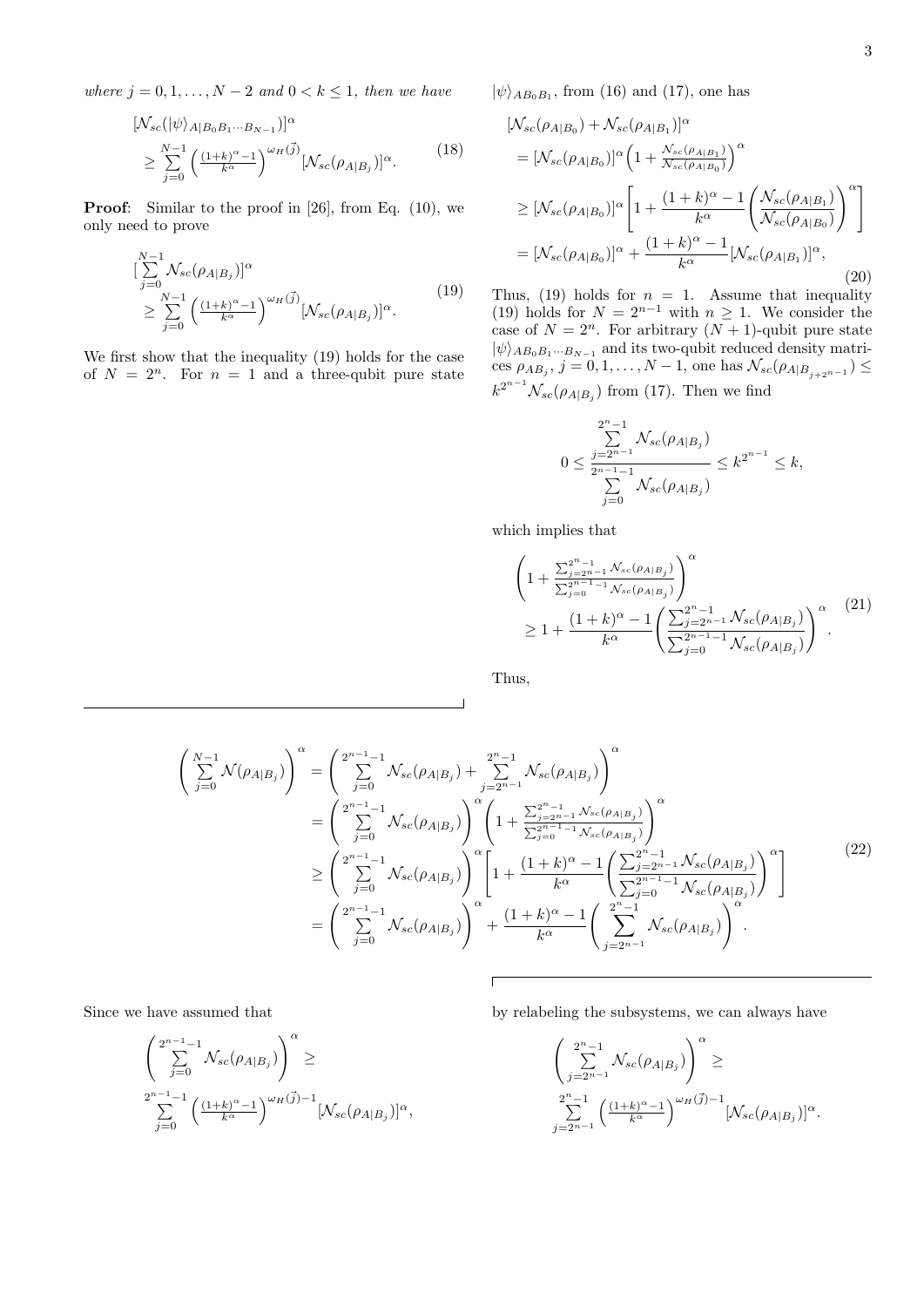Then we have

$$
\left(\sum_{j=0}^{2^n-1} \mathcal{N}_{sc}(\rho_{A|B_j})\right)^\alpha \ge
$$
  

$$
\sum_{j=0}^{2^n-1} \left(\frac{(1+k)^\alpha-1}{k^\alpha}\right)^{\omega_H(\vec{j})} [\mathcal{N}_{sc}(\rho_{A|B_j})]^\alpha.
$$

As there always exists an positive integer *n* such that  $0 \leq N \leq 2^n$  for some positive integer *N*, we consider a  $(2<sup>n</sup> + 1)$ -qubit pure state,

$$
|\Gamma\rangle_{AB_0B_1\cdots B_{2^n-1}} = |\psi\rangle_{AB_0B_1\cdots B_{N-1}} \oplus |\phi\rangle_{B_N\cdots B_{2^n-1}},
$$
\nwhich is a product of  $| \psi \rangle_{AB_0B_1\cdots B_{2^n}}$  and an arbitrary

which is a product of  $|\psi\rangle_{AB_0B_1\cdots B_{N-1}}$  and an arbitrary  $(2^n - N)$ -qubit pure state  $|\phi\rangle_{B_N\cdots B_{2^n-1}}$  [26]. Then we have

$$
[\mathcal{N}_{sc}(|\Gamma\rangle_{AB_0B_1\cdots B_{2^n-1}})]^{\alpha}
$$
  
\n
$$
\geq \sum_{j=0}^{2^n-1} \left(\frac{(1+k)^{\alpha}-1}{k^{\alpha}}\right)^{\omega_H(\vec{j})} [\mathcal{N}_{sc}(\sigma_{A|B_j})]^{\alpha}
$$
(24)

with  $\sigma_{A|B_j}$  being the two-qubit reduced density matrix of  $|\Gamma\rangle_{AB_0B_1\cdots B_{2^n-1}}$  for each  $j = 0, 1, \ldots, 2^n - 1$ . Thus,

$$
\begin{split} &\left[N_{sc}(|\psi\rangle_{A|B_{0}B_{1}\cdots B_{N-1}})\right]^{\alpha} \\ &=\left[N_{sc}(|\Gamma\rangle_{A|B_{0}B_{1}\cdots B_{2^{n}-1}})\right]^{\alpha} \\ &\geq \sum_{j=0}^{2^{n}-1}\left(\frac{(1+k)^{\alpha}-1}{k^{\alpha}}\right)^{\omega_{H}(\vec{j})}\left[N_{sc}(\sigma_{A|B_{j}})\right]^{\alpha} \\ &=\sum_{j=0}^{N-1}\left(\frac{(1+k)^{\alpha}-1}{k^{\alpha}}\right)^{\omega_{H}(\vec{j})}\left[N_{sc}(\rho_{A|B_{j}})\right]^{\alpha}, \end{split} \tag{25}
$$

since  $|\Gamma\rangle_{A|B_0B_1\cdots B_{2^n-1}}$  is separable with respect to the bipartition between  $\overrightarrow{AB_0} \cdots \overrightarrow{B_{N-1}}$  and  $B_N \cdots B_{2^n-1}$ .

As  $\left( \frac{(1+k)^{\alpha}-1}{k^{\alpha}} \right)$ *k<sup>α</sup>*  $\left| \begin{array}{cc} \omega_H(\vec{j}) & \geq \alpha \omega_H(\vec{j}) & \text{when} \alpha \geq 1, \end{array} \right.$ we find that for any multiqubit pure state  $|\psi\rangle_{A|B_0B_1\cdots B_{N-1}},\qquad \ \ \left[ \mathcal{N}_{sc}(|\psi\rangle_{A|B_0B_1\cdots B_{N-1}})\right]^\alpha\qquad \ \ \geq$ *N* ∑*−*1 *j*=0  $(1+k)^{\alpha}-1$ *k<sup>α</sup>*  $\int^{\omega_H(\vec{j})} [\mathcal{N}_{sc}(\rho_{A|B_j})]^{\alpha}$  *≥ N* ∑*−*1  $\alpha^{\omega_H(\vec{j})} [\mathcal{N}_{sc}(\rho_{A|B_j})]^{\alpha}$  with  $\alpha \geq 1$ . Thus, in-

*j*=0 equality (18) of Theorem 1 is tighter than inequality (12) for any multiqubit pure state.

Here, we give an example to show that our new monogamy inequality is indeed tighter than the previous one given in [26].

**Example1** Let us consider a tripartite quantum state

$$
|\psi\rangle_{ABC} = \frac{1}{\sqrt{6}}(|012\rangle - |021\rangle + |120\rangle - |102\rangle + |201\rangle - |210\rangle).
$$
\n(26)

Then we have  $\mathcal{N}_{sc}(|\psi\rangle_{A|BC}) = 4$  and  $\mathcal{N}_{sc}(|\psi\rangle_{A|B}) =$  $\mathcal{N}_{sc}(|\psi\rangle_{A|C}) = 1$  [26]. Note that in this case  $k =$ 1, and  $[\mathcal{N}_{sc}(|\psi\rangle_{A|B})]^{\alpha} + \frac{(1+k)^{\alpha}-1}{k^{\alpha}} [\mathcal{N}_{sc}(|\psi\rangle_{A|c})]^{\alpha} = 1 + \frac{(1+k)^{\alpha}-1}{k^{\alpha}} = 2^{\alpha} \geq [\mathcal{N}_{sc}(|\psi\rangle_{A|B}]^{\alpha} + \alpha [\mathcal{N}_{sc}(|\psi\rangle_{A|c}]^{\alpha} = 1 + \alpha$ for  $\alpha > 1$ .

Furthermore, by using Lemma 1, we can also improve inequality (18) to be a tighter one under certain condition.

**Theorem 2.** *Suppose k is a real number satisfying*  $0 \leq k \leq 1$ *. For*  $\alpha \geq 1$  *and any multiqubit pure state*  $|\psi\rangle_{AB_0\cdots B_{N-1}}$ 

$$
[N_{sc}(|\psi\rangle_{A|B_0B_1\cdots B_{N-1}})]^{\alpha}
$$
  
\n
$$
\geq \sum_{j=0}^{N-1} \left(\frac{(1+k)^{\alpha}-1}{k^{\alpha}}\right)^j [N_{sc}(\rho_{A|B_j})]^{\alpha},
$$
  
\n
$$
if kN_{sc}(\rho_{A|B_j}) \geq \sum_{j=i+1}^{N-1} N_{sc}(\rho_{A|B_j}) \text{ for } i = 0, 1, ..., N-2.
$$

**Proof:** The proof is similar to the one given in [26]. ■ In the next, we discuss the polygamy of entanglement related to the  $\alpha$ th power of SCREN for  $\alpha < 0$ . We have the following Theorem.

**Theorem 3.** *For any multiqubit pure state*  $|\psi\rangle_{AB_0\cdots B_{N-1}}$  $with \mathcal{N}_{sc}(\rho_{AB_i}) \neq 0, i = 0, 1, \ldots, N-1, we have$ 

$$
[\mathcal{N}_{sc}(|\psi\rangle_{A|B_0B_1\cdots B_{N-1}})]^{\alpha} \le \frac{1}{N} \sum_{j=0}^{N-1} [\mathcal{N}_{sc}(\rho_{A|B_j})]^{\alpha}, \quad (28)
$$

*for all*  $\alpha$  < 0*.* 

**Proof:** We follow the proof given in [24]. For arbitrary tripartite state, we have

$$
[N_{sc}(|\psi\rangle_{A|B_0B_1})]^{\alpha}
$$
  
\n
$$
\leq [N_{sc}(\rho_{A|B_0}) + N_{sc}(\rho_{A|B_1})]^{\alpha}
$$
  
\n
$$
= N_{sc}(\rho_{A|B_0})^{\alpha} \left(1 + \frac{N_{sc}(\rho_{A|B_1})}{N_{sc}(\rho_{A|B_0})}\right)^{\alpha}
$$
  
\n
$$
< [N_{sc}(\rho_{A|B_0})]^{\alpha}, \qquad (29)
$$

where the first inequality is due to  $\alpha < 0$  and the second inequality is due to  $\left(1 + \frac{N_{sc}(\rho_{A|B_1})}{N_{s}(\rho_{A|B_1})}\right)$  $\mathcal{N}_{sc}(\rho_{A|B_0})$  $\int_0^\alpha$  < 1. Similarly, we get

$$
[\mathcal{N}_{sc}(|\psi\rangle_{A|B_0B_1})]^{\alpha} < [\mathcal{N}_{sc}(\rho_{A|B_1})]^{\alpha}.
$$
 (30)

From  $(29)$  and  $(30)$ , we obtain

$$
[\mathcal{N}_{sc}(|\psi\rangle_{A|B_0B_1})]^{\alpha} < \frac{1}{2} \{ [\mathcal{N}_{sc}(\rho_{A|B_0})]^{\alpha} + [\mathcal{N}_{sc}(\rho_{A|B_1})]^{\alpha} \}.
$$
\n(31)

One can get

$$
[N_{sc}(|\psi\rangle_{A|B_{0}B_{1}\cdots B_{N-1}})]^{\alpha}
$$
  

$$
< \frac{1}{2} \{ [N_{sc}(\rho_{A|B_{0}})]^{\alpha} + [N_{sc}(\rho_{A|B_{1}\cdots B_{N-1}})]^{\alpha} \}
$$
  

$$
< \frac{1}{2} [N_{sc}(\rho_{A|B_{0}})]^{\alpha} + (\frac{1}{2})^{2} [N_{sc}(\rho_{A|B_{1}})]^{\alpha}
$$
  

$$
+ (\frac{1}{2})^{2} [N_{sc}(\rho_{A|B_{2}\cdots B_{N-1}})]^{\alpha}
$$
  

$$
< \cdots
$$
  

$$
< \frac{1}{2} [N_{sc}(\rho_{A|B_{0}})]^{\alpha} + (\frac{1}{2})^{2} [N_{sc}(\rho_{A|B_{1}})]^{\alpha} + \cdots
$$
  

$$
+ (\frac{1}{2})^{N-2} [N_{sc}(\rho_{A|B_{N-2}})]^{\alpha} + (\frac{1}{2})^{N-2} [N_{sc}(\rho_{A|B_{N-1}})]^{\alpha}
$$
  
(32)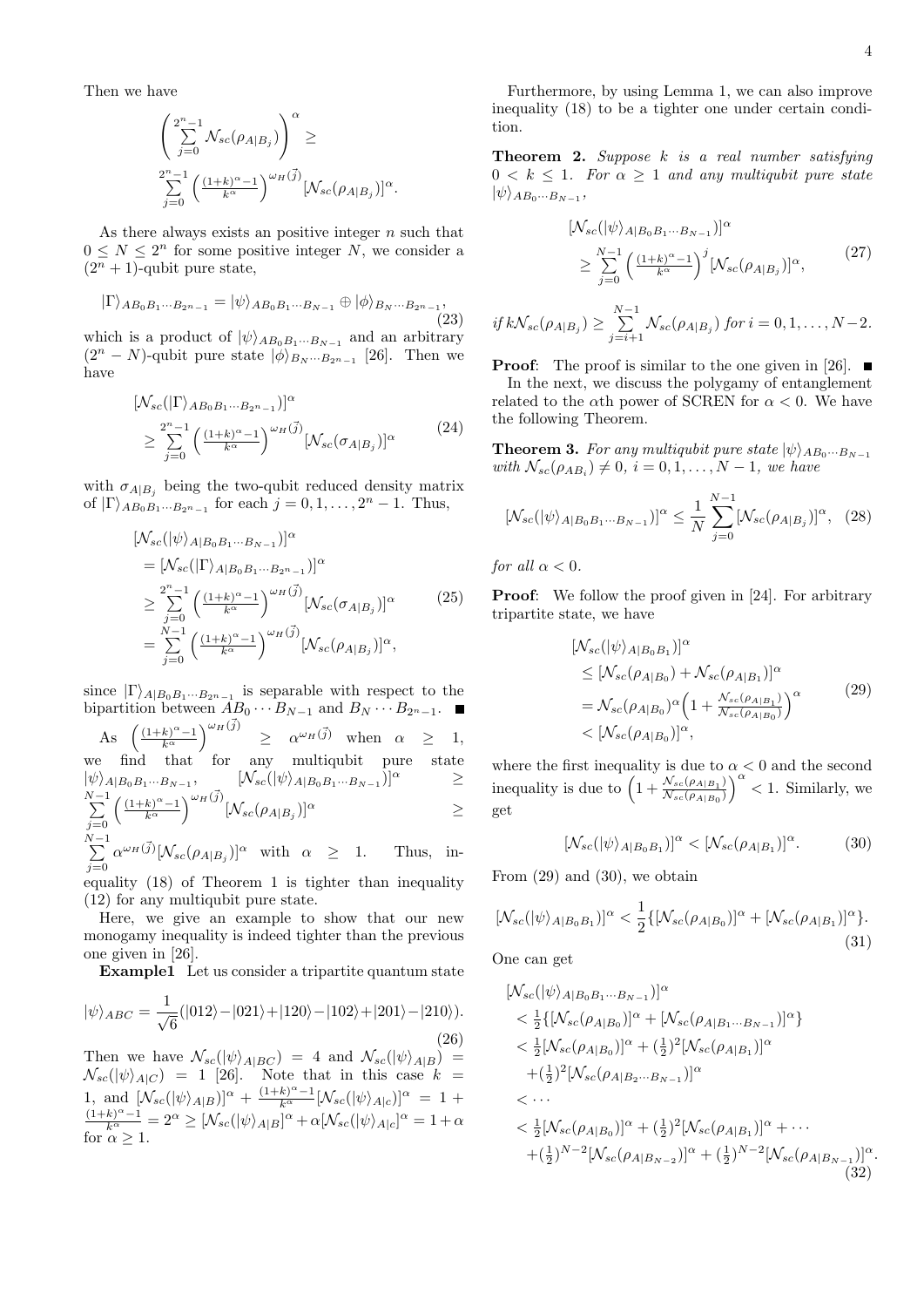By cyclically permuting the sub-indices *B*0, *B*1*, . . .*,  $B_{N-1}$  in (32), we can get a set of inequalities. Summing up these inequalities, we have (28).

# **IV. TIGHTER CONSTRAINTS FOR SCRENOA**

In this section, we provide a class of tighter polygamy inequalities of multiqubit entanglement in terms of the *α*-powered SCRENoA and the Hamming weight of the binary vector related with the distribution of subsystems for  $0 \leq \alpha \leq 1$ . For the case of  $\alpha < 0$ , we also propose a monogamy relation for SCRENoA.

We need the following Lemma.

**Lemma 2.** *[29] Suppose k is a real number satisfying*  $0 < k \leq 1$ *, then for any*  $0 \leq x \leq k$ *, we have* 

$$
(1+x)^{\alpha} \le 1 + \frac{(1+k)^{\alpha} - 1}{k^{\alpha}} x^{\alpha},
$$
 (33)

*for*  $0 \leq \alpha \leq 1$ *.* 

We have the following Theorem.

**Theorem 4.** *Suppose k is a real number satisfying* 0 *<*  $k \leq 1$ *. For*  $0 \leq \alpha \leq 1$  *and any multiqubit pure state*  $|\psi\rangle_{AB_0\cdots B_{N-1}}$  *satisfying* 

$$
k\mathcal{N}_{sc}^{a}(\rho_{A|B_j}) \ge \mathcal{N}_{sc}^{a}(\rho_{A|B_{j+1}}) \ge 0
$$
\n(34)

*with j* = 0*,* 1*, . . . , N −* 2*, we have*

$$
\begin{split} &\left[\mathcal{N}_{sc}^{a}(|\psi\rangle_{A|B_{0}\cdots B_{N-1}})\right]^{\alpha} \\ &\leq \sum_{j=0}^{N-1} \left(\frac{(1+k)^{\alpha}-1}{k^{\alpha}}\right)^{\omega_{H}(\vec{j})} [\mathcal{N}_{sc}^{a}(\rho_{A|B_{j}})]^{\alpha} . \end{split} \tag{35}
$$

**Proof:** From inequality (11), we only need to show that

$$
\left(\sum_{j=0}^{N-1} \mathcal{N}_{sc}^a(\rho_{A|B_j})\right)^\alpha
$$
\n
$$
\leq \sum_{j=0}^{N-1} \left(\frac{(1+k)^\alpha - 1}{k^\alpha}\right)^{\omega_H(\vec{j})} [\mathcal{N}_{sc}^a(\rho_{A|B_j})]^\alpha.
$$
\n(36)

First, we prove inequality (36) for  $N = 2^n$ . For  $n = 1$ and a three-qubit pure state  $|\psi\rangle_{AB_0B_1}$  with two-qubit reduced density  $\rho_{AB_0}$  and  $\rho_{AB_1}$ , one has

$$
[\mathcal{N}_{sc}^{a}(\rho_{A|B_{0}}) + \mathcal{N}_{sc}^{a}(\rho_{A|B_{1}})]^{\alpha}
$$
  
\n
$$
= [\mathcal{N}_{sc}^{a}(\rho_{A|B_{0}})]^{\alpha} \left(1 + \frac{\mathcal{N}_{sc}^{a}(\rho_{A|B_{1}})}{\mathcal{N}_{sc}^{a}(\rho_{A|B_{0}})}\right)^{\alpha}
$$
  
\n
$$
\leq [\mathcal{N}_{sc}^{a}(\rho_{A|B_{0}})]^{\alpha} \left[1 + \frac{(1+k)^{\alpha} - 1}{k^{\alpha}} \left(\frac{\mathcal{N}_{sc}^{a}(\rho_{A|B_{1}})}{\mathcal{N}_{sc}^{a}(\rho_{A|B_{0}})}\right)^{\alpha}\right]
$$
  
\n
$$
= [\mathcal{N}_{sc}^{a}(\rho_{A|B_{0}})]^{\alpha} + \frac{(1+k)^{\alpha} - 1}{k^{\alpha}} [\mathcal{N}_{sc}^{a}(\rho_{A|B_{1}})]^{\alpha}, \tag{37}
$$

where the inequality is due to  $(33)$ . Assume  $(36)$  is true for  $N = 2^{n-1}$  with  $n \geq 1$ . We consider the case of  $N = 2^n$ . From (34), we find  $\mathcal{N}_{sc}^a(\rho_{A|B_{j+2^{n-1}}}) \leq$  $k^{2^{n-1}}\mathcal{N}_{sc}^{a}(\rho_{A|B_j})$  for  $j = 0, 1, ..., 2^{n-1} - 1$ . Then

$$
0 \le \frac{\sum\limits_{j=2^{n-1}}^{2^n-1} \mathcal{N}_{sc}^a(\rho_{A|B_j})}{\sum\limits_{j=0}^{2^{n-1}-1} \mathcal{N}_{sc}^a(\rho_{A|B_j})} \le k^{2^{n-1}} \le k.
$$

Thus,

$$
\begin{split}\n\left(\sum_{j=0}^{N-1} \mathcal{N}_{sc}^{a}(\rho_{A|B_{j}})\right)^{\alpha} &= \left(\sum_{j=0}^{2^{n-1}-1} \mathcal{N}_{sc}^{a}(\rho_{A|B_{j}})\right)^{\alpha} \left(1 + \frac{\sum_{j=2^{n-1}}^{2^{n-1}-1} \mathcal{N}_{sc}^{a}(\rho_{A|B_{j}})}{\sum_{j=0}^{2^{n-1}-1} \mathcal{N}_{sc}^{a}(\rho_{A|B_{j}})}\right)^{\alpha} \\
&\leq \left(\sum_{j=0}^{2^{n-1}-1} \mathcal{N}_{sc}^{a}(\rho_{A|B_{j}})\right)^{\alpha} \left[1 + \frac{(1+k)^{\alpha}-1}{k^{\alpha}} \left(\frac{\sum_{j=2^{n-1}}^{2^{n-1}-1} \mathcal{N}_{sc}^{a}(\rho_{A|B_{j}})}{\sum_{j=0}^{2^{n-1}-1} \mathcal{N}_{sc}^{a}(\rho_{A|B_{j}})}\right)^{\alpha}\right] \\
&= \left(\sum_{j=0}^{2^{n-1}-1} \mathcal{N}_{sc}^{a}(\rho_{A|B_{j}})\right)^{\alpha} + \frac{(1+k)^{\alpha}-1}{k^{\alpha}} \left(\sum_{j=0}^{2^{n-1}-1} \mathcal{N}_{sc}^{a}(\rho_{A|B_{j}})\right)^{\alpha}.\n\end{split} \tag{38}
$$

Since we have assumed that

$$
\begin{array}{l} \displaystyle \left( \sum_{j=0}^{2^{n-1}-1} \mathcal{N}_{sc}^a(\rho_{A|B_j}) \right)^{\alpha} \leq \\ \sum_{j=0}^{2^{n-1}-1} \left( \frac{(1+k)^{\alpha}-1}{k^{\alpha}} \right)^{\omega_H(\vec{j})-1} [\mathcal{N}_{sc}^a(\rho_{A|B_j})]^{\alpha}, \end{array}
$$

we obtain

$$
\begin{array}{l} \displaystyle \left(\sum_{j=2^{n-1}}^{2^n-1} \mathcal{N}_{sc}^a(\rho_{A|B_j})\right)^\alpha\leq \\ \sum_{j=2^{n-1}}^{2^n-1} \left(\frac{(1+k)^\alpha-1}{k^\alpha}\right)^{\omega_H(\vec{j})-1}[\mathcal{N}_{sc}^a(\rho_{A|B_j})]^\alpha, \end{array}
$$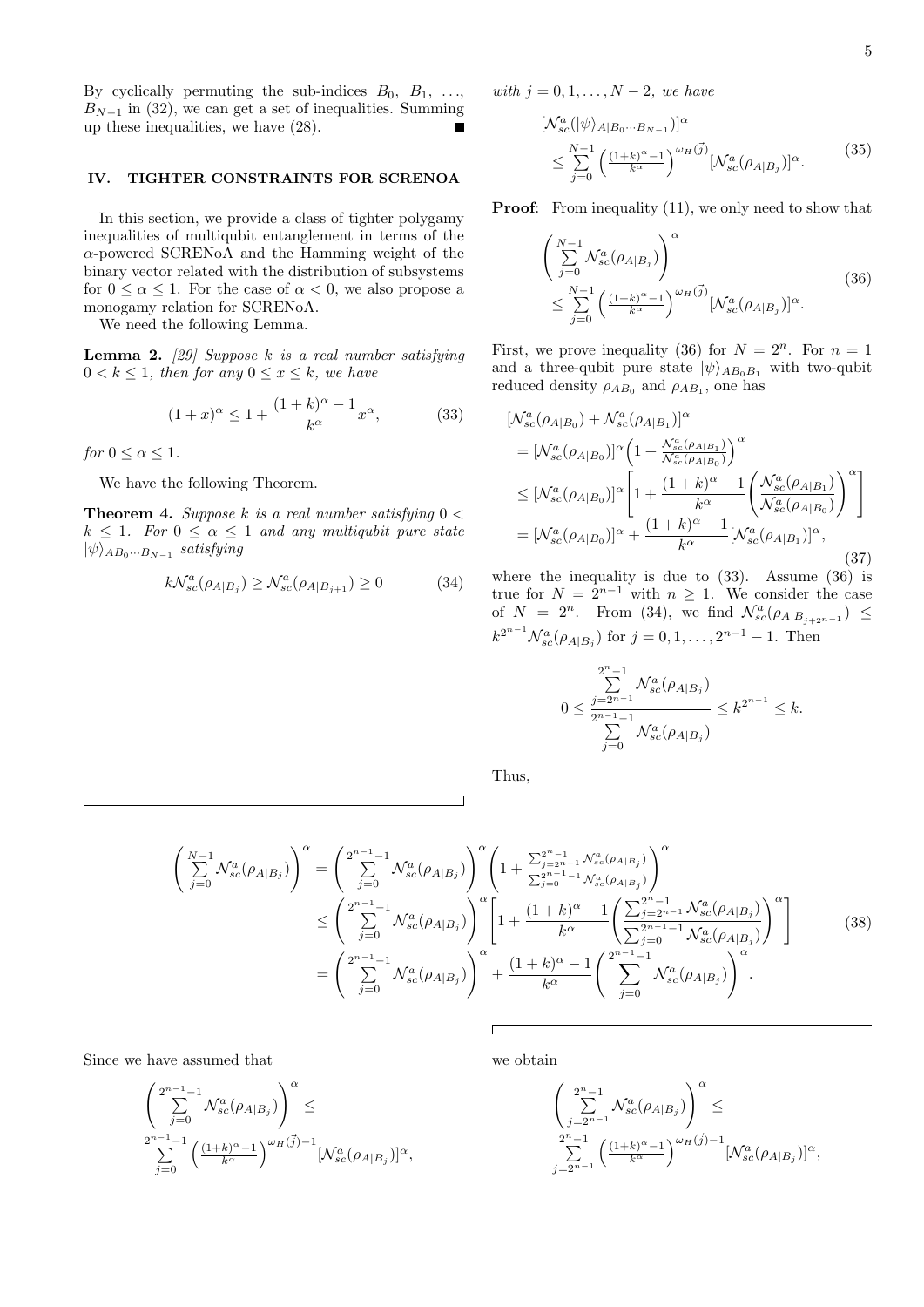Thus,

П

$$
\left(\sum_{j=0}^{N-1} \mathcal{N}_{sc}^{a}(\rho_{A|B_j})\right)^{\alpha} \leq \sum_{j=0}^{2^{n-1}-1} \left(\frac{(1+k)^{\alpha}-1}{k^{\alpha}}\right)^{\omega_H(\vec{j})} [\mathcal{N}_{sc}^{a}(\rho_{A|B_j})]^{\alpha} + \frac{(1+k)^{\alpha}-1}{k^{\alpha}} \sum_{j=2^{n-1}}^{2^{n}-1} \left(\frac{(1+k)^{\alpha}-1}{k^{\alpha}}\right)^{\omega_H(\vec{j})-1} [\mathcal{N}_{sc}^{a}(\rho_{A|B_j})]^{\alpha} \n= \sum_{j=0}^{2^{n}-1} \left(\frac{(1+k)^{\alpha}-1}{k^{\alpha}}\right)^{\omega_H(\vec{j})} [\mathcal{N}_{sc}^{a}(\rho_{A|B_j})]^{\alpha}.
$$
\n(39)

For an arbitrary non-negative integer  $N$  and an  $(N +$ 1)-qubit pure state  $|\psi\rangle_{AB_0B_1\cdots B_{N-1}}$ , let us consider the  $(2^n + 1)$ -qubit  $|\Gamma\rangle_{AB_0B_1\cdots B_{N-1}}$  defined in (23). We have

$$
\mathcal{N}_{sc}^{a}(|\psi\rangle_{A|B_{0}B_{1}\cdots B_{N-1}})
$$
\n
$$
= \mathcal{N}_{sc}^{a}(|\Gamma\rangle_{A|B_{0}B_{1}\cdots B_{2^{n}-1}})
$$
\n
$$
\leq \sum_{j=0}^{2^{n}-1} \left(\frac{(1+k)^{\alpha}-1}{k^{\alpha}}\right)^{\omega_{H}(\vec{j})} [\mathcal{N}_{sc}^{a}(\sigma_{A|B_{j}})]^{\alpha}
$$
\n
$$
= \sum_{j=0}^{N} \left(\frac{(1+k)^{\alpha}-1}{k^{\alpha}}\right)^{\omega_{H}(\vec{j})} [\mathcal{N}_{sc}^{a}(\rho_{A|B_{j}})]^{\alpha}.
$$
\n(40)

It can be seen that  $(35)$  is tighter than  $(13)$  since  $\frac{(1+k)^{\alpha}-1}{k^{\alpha}} \leq \alpha$  for  $0 \leq \alpha \leq 1$ .

Moreover, the polygamy inequality of Theorem 4 can be further improved under some conditions.

**Theorem 5.** *Suppose k is a real number satisfying* 0 *<*  $k \leq 1$ *. For*  $0 \leq \alpha \leq 1$  *and any multiqubit pure state*  $|\psi\rangle_{AB_0\cdots B_{N-1}}$ , we have

$$
\begin{split} &\left[\mathcal{N}_{sc}^{a}(|\psi\rangle_{A|B_{0}\cdots B_{N-1}})\right]^{\alpha} \\ &\leq \sum_{j=0}^{N-1} \left(\frac{(1+k)^{\alpha}-1}{k^{\alpha}}\right)^{j} \left[\mathcal{N}_{sc}^{a}(\rho_{A|B_{j}})\right]^{\alpha}, \end{split} \tag{41}
$$

*if*

$$
k\mathcal{N}_{sc}^{a}(\rho_{A|B_{i}}) \ge \sum_{j=i+1}^{N-1} \mathcal{N}_{sc}^{a}(\rho_{A|B_{j}}),
$$
 (42)

 $for i = 0, 1, \ldots, N - 2.$ 

**Proof:** The proof is similar to the one given in [26]. ■

It should be noted that Theorems 3 and 5 provide the upper bound and the lower bound for  $\mathcal{N}_{sc}(|\psi\rangle_{A|B_o\cdots B_{N-1}})$ , since  $\mathcal{N}_{sc}(|\psi\rangle_{A|B_o\cdots B_{N-1}})$  =  $\mathcal{N}_{sc}^{a}(|\psi\rangle_{A|B_{o}\cdots B_{N-1}}).$ 

The following lemma is useful for deriving monogamy relation in terms of *α*-powered SCRENoA when *α <* 0.

**Lemma 3.** *Suppose k is a real number satisfying* 0 *<*  $k \leq 1$ *. For*  $0 \leq x \leq k$  *and*  $\alpha < 0$ *, we have* 

$$
(1+x)^{\alpha} \ge 1 + \frac{(1+k)^{\alpha} - 1}{k^{\alpha}} x^{\alpha}.
$$
 (43)

**Proof:** Let us consider the function  $f(t, \alpha) = (1 +$  $t^{\alpha} - t^{\alpha}$  with  $t \geq \frac{1}{k}$  and  $\alpha < 0$ . Then  $f_t(t, \alpha) = \alpha[(1 +$  $t$ <sup> $\alpha$ </sup><sup>*−*</sup><sup>1</sup> *−*  $\alpha$ <sup>*α*−<sup>1</sup></sub> *>* 0, i.e., *f*(*t*, $\alpha$ ) is an increasing function</sup> with respect to *t*. Thus,

$$
f(t, \alpha) \ge f\left(\frac{1}{k}, \alpha\right) = \left(1 + \frac{1}{k}\right)^{\alpha} - \frac{1}{k} = \frac{(1 + k)^{\alpha} - 1}{k^{\alpha}}.
$$
 (44)

Set  $x = \frac{1}{t}$  in (44), we get (43).

**Theorem 6.** *Suppose k is a real number satisfying*  $0 \leq k \leq 1$ . For  $\alpha < 0$  and any multiqubit pure state  $|\psi\rangle_{AB_0\cdots B_{N-1}}$ , we have

$$
\begin{aligned} &\left[\mathcal{N}_{sc}^{a}(|\psi\rangle_{A|B_{0}\cdots B_{N-1}})\right]^{\alpha} \\ &\geq \sum_{j=0}^{N-1} \left(\frac{(1+k)^{\alpha}-1}{k^{\alpha}}\right)^{j} \left[\mathcal{N}_{sc}^{a}(\rho_{A|B_{j}})\right]^{\alpha}, \end{aligned} \tag{45}
$$

*if*

$$
k\mathcal{N}_{sc}^{a}(\rho_{A|B_i}) \geq \mathcal{N}_{sc}^{a}(\rho_{A|B_{i+1}\cdots B_{N-1}})
$$
(46)

 $for i = 0, 1, \ldots, N-2.$ 

**Proof:** From  $(11)$ , for arbitrary tripartite pure state  $|\psi\rangle_{A|B_0B_1}$ , we get

$$
\begin{split} & [N_{sc}^{a}(|\psi\rangle_{A|B_{0}B_{1}})]^{\alpha} \\ & \geq [N_{sc}^{a}(\rho_{A|B_{0}}) + N_{sc}^{a}(\rho_{A|B_{1}})]^{\alpha} \\ & = [N_{sc}^{a}(\rho_{A|B_{0}})]^{\alpha} \left(1 + \frac{N_{sc}^{a}(\rho_{A|B_{1}})}{N_{sc}^{a}(\rho_{A|B_{0}})}\right)^{\alpha} \\ & \geq [N_{sc}^{a}(\rho_{A|B_{0}})]^{\alpha} + \frac{(1+k)^{\alpha} - 1}{k^{\alpha}} [N_{sc}^{a}(\rho_{A|B_{1}})]^{\alpha} . \end{split} \tag{47}
$$

For arbitrary pure state  $|\psi\rangle_{A|B_0\cdots B_{N-1}}$ , we obtain

$$
\begin{split}\n&\left[\mathcal{N}_{sc}^{a}(|\psi\rangle_{A|B_{0}\cdots B_{N-1}})\right]^{\alpha} \\
&\geq \left[\mathcal{N}_{sc}^{a}(\rho_{A|B_{0}}) + \mathcal{N}_{sc}^{a}(\rho_{A|B_{1}\cdots B_{N-1}})\right]^{\alpha} \\
&= \left[\mathcal{N}_{sc}^{a}(\rho_{A|B_{0}})\right]^{\alpha}\left(1 + \frac{\mathcal{N}_{sc}^{a}(\rho_{A|B_{1}\cdots B_{N-1}})}{\mathcal{N}_{sc}^{a}(\rho_{A|B_{0}})}\right)^{\alpha} \\
&\geq \left[\mathcal{N}_{sc}^{a}(\rho_{A|B_{0}})\right]^{\alpha} + \frac{(1+k)^{\alpha}-1}{k^{\alpha}}\left[\mathcal{N}_{sc}^{a}(\rho_{A|B_{1}\cdots B_{N-1}})\right]^{\alpha} \\
&\geq \cdots \\
&\geq \left[\mathcal{N}_{sc}^{a}(\rho_{A|B_{0}})\right]^{\alpha} + \frac{(1+k)^{\alpha}-1}{k^{\alpha}}\left[\mathcal{N}_{sc}^{a}(\rho_{A|B_{1}})\right]^{\alpha} + \cdots \\
&+ \left(\frac{(1+k)^{\alpha}-1}{k^{\alpha}}\right)^{N-1}\left[\mathcal{N}_{sc}^{a}(\rho_{A|B_{N-1}})\right]^{\alpha},\n\end{split} \tag{48}
$$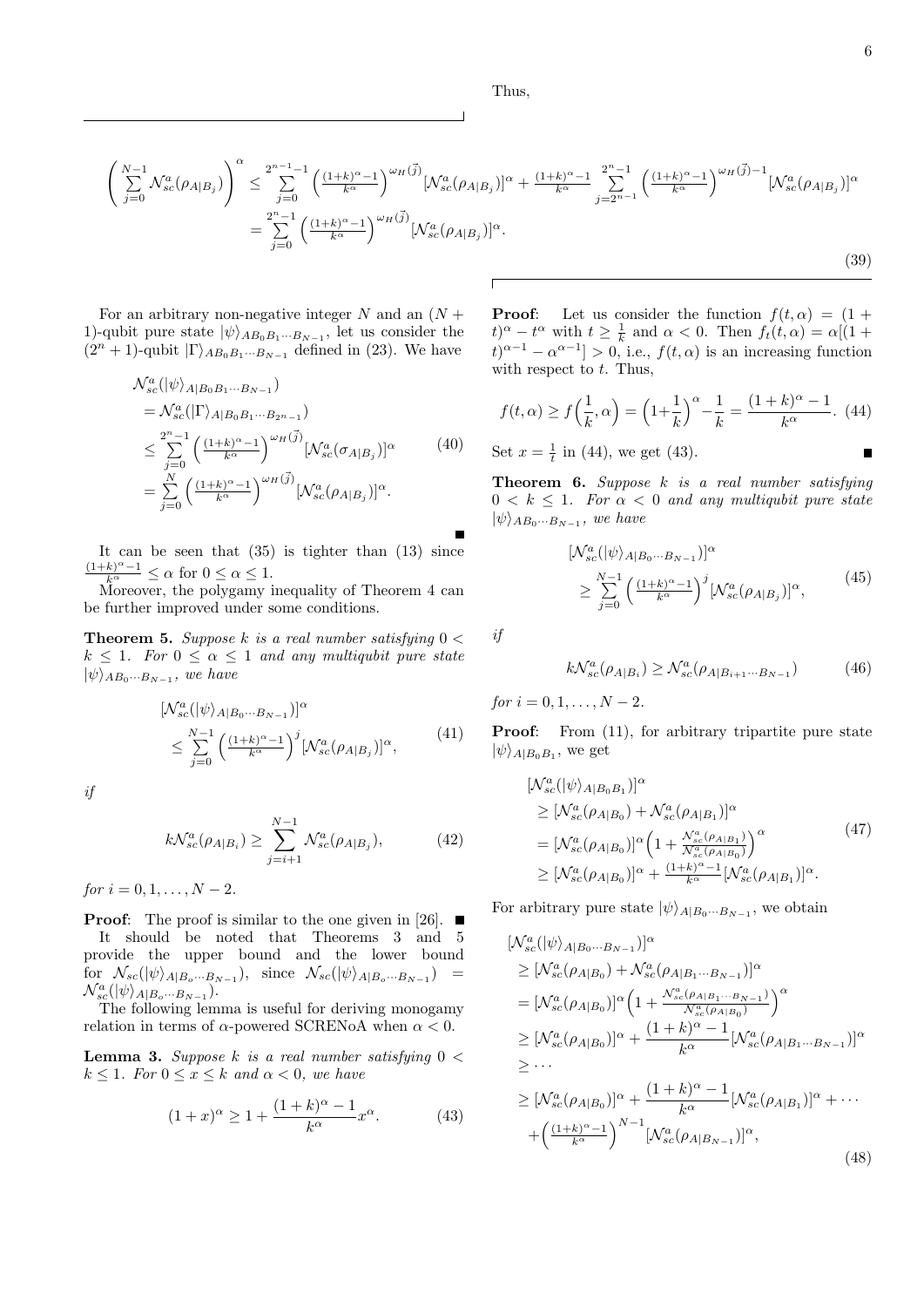where the first inequality is due to  $\alpha < 0$ , the second inequality is due to (43), and the rest inequalities are due to (47).

Just like polygamy inequalities in Theorem 4 and Theorem 5, the following Theorems give rise to the tighter monogamy relations in terms of *α*-powered SCRENoA for  $\alpha$  < 0, with the notion of weighted constraint also involved.

**Theorem 7.** *Suppose k is a real number satisfying*  $0 \leq k \leq 1$ . For  $\alpha \leq 0$  and any multiqubit pure state  $|\psi\rangle_{AB_0\cdots B_{N-1}}$  *satisfying* 

$$
k\mathcal{N}_{sc}^{a}(\rho_{A|B_j}) \geq \mathcal{N}_{sc}^{a}(\rho_{A|B_{j+1}}) \geq 0 \tag{49}
$$

 $with \, j = 0, 1, \ldots, N-2, \, we \, have$ 

$$
\begin{split} &\left[\mathcal{N}_{sc}^{a}(|\psi\rangle_{A|B_{0}\cdots B_{N-1}})\right]^{\alpha} \\ &\geq \sum_{j=0}^{N-1} \left(\frac{(1+k)^{\alpha}-1}{k^{\alpha}}\right)^{\omega_{H}(\vec{j})} [\mathcal{N}_{sc}^{a}(\rho_{A|B_{j}})]^{\alpha} . \end{split} \tag{50}
$$

**Theorem 8.** *Suppose k is a real number satisfying*  $0 < k \leq 1$ . For  $\alpha < 0$  and any multiqubit pure state  $|\psi\rangle_{AB_0\cdots B_{N-1}}$ , we have

$$
\begin{aligned} & [ \mathcal{N}_{sc}^{a}(|\psi\rangle_{A|B_{0}\cdots B_{N-1}}) ]^{\alpha} \\ & \geq \sum_{j=0}^{N-1} \left( \frac{(1+k)^{\alpha}-1}{k^{\alpha}} \right)^{j} [ \mathcal{N}_{sc}^{a}(\rho_{A|B_{j}}) ]^{\alpha}, \end{aligned} \tag{51}
$$

$$
k\mathcal{N}_{sc}^{a}(\rho_{A|B_{i}}) \ge \sum_{j=i+1}^{N-1} \mathcal{N}_{sc}^{a}(\rho_{A|B_{j}}),
$$
 (52)

 $for i = 0, 1, \ldots, N - 2.$ 

### **V. CONCLUSION**

Entanglement monogamy is a fundamental property of multipartite entangled systems. We have proposed tighter weighted monogamy inequalities related to the *α*th power of SCREN for  $\alpha \geq 1$ . We also have investigated the polygamy relations in terms of *α*-powered SCRENoA for the case of  $0 \leq \alpha \leq 1$ . Moreover, by using the *α*th power of SCREN and SCRENoA for *α <* 0 respectively, the corresponding weighted polygamy and monogamy inequalities have also been established. These new tighter monogamy and polygamy relations give rise to finer characterizations of the entanglement distributions, and capture better the intrinsic feature of multiparty quantum entanglement.

# **VI. ACKNOWLEDGEMENTS**

This work is supported by the National Natural Science Foundation of China under Nos. 11805143 and 11675113, and NSF of Beijing under No. KZ201810028042.

- [1] F. Mintert, Marek Kus' and A. Buchleitner, Concurrence of mixed bipartite quantum states in arbitrary dimensions, Phys. Rev. Lett. **92**, 167902 (2004).
- [2] K.Chen, S. Albeverio, and S.M. Fei, Concurrence of arbitrary dimensional bipartite quantum states, Phys. Rev. Lett. **95**, 040504 (2005).
- [3] H. P. Breuer, Separability criteria and bounds for entanglement measures, J. Phys. A: Math. Gen. **39**, 11847 (2006).
- [4] H. P. Breuer, Optimal entanglement criterion for mixed quantum states, Phys. Rev. Lett. **97**, 080501 (2006).
- [5] J. I. de Vicente, Lower bounds on concurrence and separability conditions, Phys. Rev. A **75**, 052320 (2007).
- [6] C. J. Zhang, Y. S. Zhang, S. Zhang, and G. C. Guo, Optimal entanglement witnesses based on local orthogonal observables, Phys. Rev. A **76**, 012334 (2007).
- [7] B. M. Terhal, Is entanglement monogamous, IBM J. Res. Dev. **48**, 71 (2004).
- [8] J. S. Kim, G. Gour, and B. C. Sanders, Limitations to sharing entanglement, Contemp. Phys. **53**, 417 (2012).
- [9] C. H. Bennett, Quantum cryptography using any two nonorthogonal states, Phys. Rev. Lett. **68**, 3121 (1992).
- [10] V. Coffman, J. Kundu, and W. K. Wootters, Distributed entanglement, Phys. Rev. A **61**, 052306 (2000).
- [11] T. J. Osborne and F. Verstraete, General monogamy inequality for bipartite qubit entanglement, Phys. Rev. Lett. **96**, 220503 (2006).
- [12] J. S. Kim, A. Das, and B. C. Sanders, Entanglement monogamy of multipartite higher-dimensional quantum systems using convex-roof extended negativity, Phys. Rev. A **79**, 012329 (2009).
- [13] J. S. Kimand B. C. Sanders, Monogamy of multi-qubit entanglement using Rényi entropy, J. Phys.A:Math. Theor. **43**, 445305 (2010).
- [14] J. S. Kim, Tsallis entropy and entanglement constraints in multiqubit systems, Phys. Rev. A **81**, 062328 (2010).
- [15] J. S. Kim and B. C. Sanders, Unified entropy, entanglement measures and monogamy of multi-party entanglement, J. Phys.A:Math. Theor. **44**, 295303 (2011).
- [16] G. Gour, D. A. Meyer, and B. C. Sanders, Deterministic entanglement of assistance and monogamy constraints, Phys. Rev. A **72**, 042329 (2005).
- [17] G. Gour, S. Bandyopadhay, and B. C. Sanders, Dual monogamy inequality for entanglement, J. Math. Phys. **48**, 012108 (2007).
- [18] F. Buscemi, G. Gour, and J. S. Kim, Polygamy of distributed entanglement, Phys. Rev. A **80**, 012324 (2009).
- [19] J. S. Kim, General polygamy inequality of multiparty quantum entanglement, Phys. Rev. A **85**, 062302 (2012).